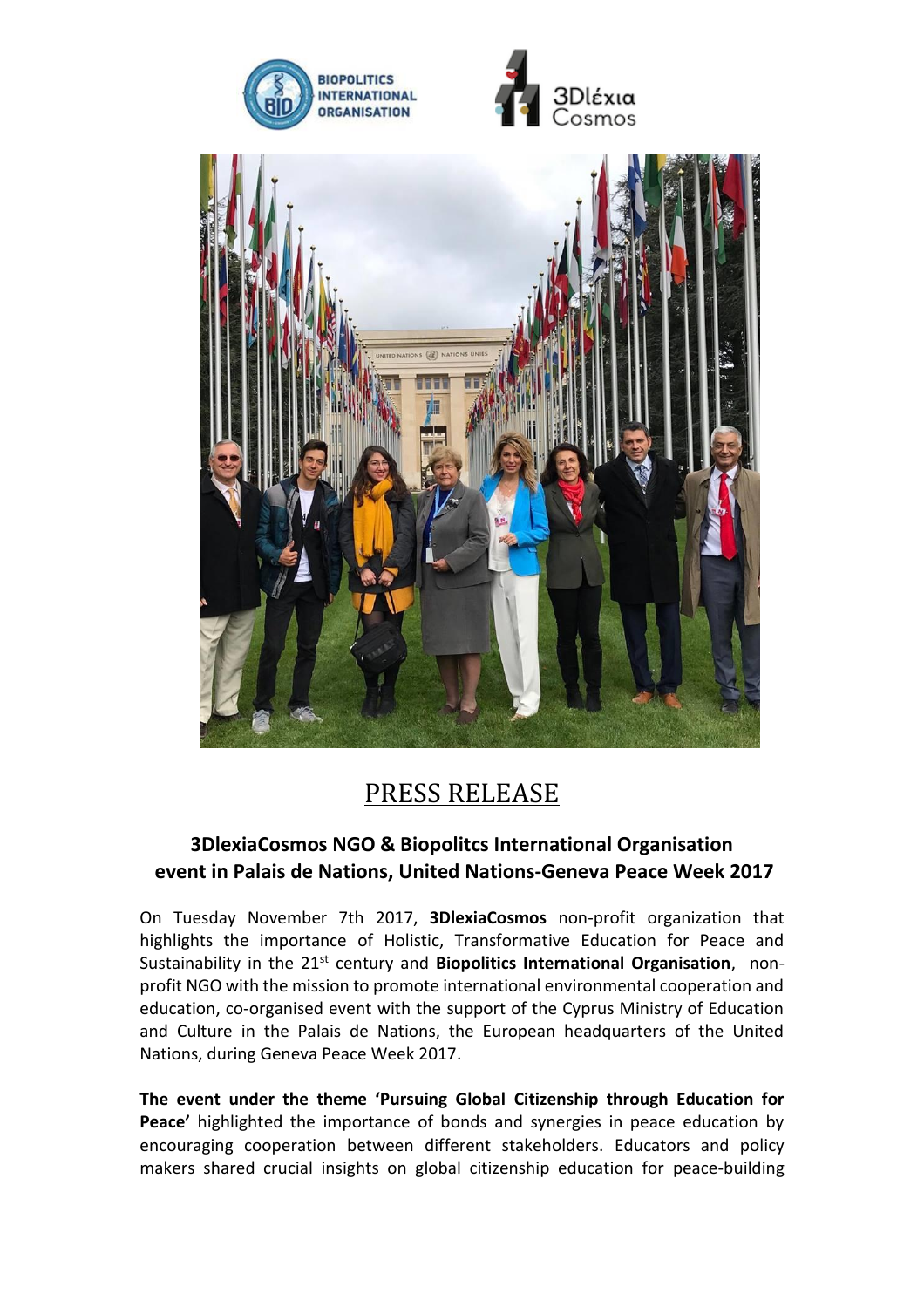internationally. The event was the only one during Geneva Peace Week 2017 that focused on conflict prevention through holistic education which cultivates skills to become global citizens and was attended by numerous international delegates and civil society agents.

The event was chaired by **Prof. Agni Vlavianos Arvanitis, the President and Founder of Biopolitics International Organisation and 15 times nominated for the Nobel Peace Prize.** In her speech, she emphasized the role of quality education as a powerful tool in transforming communities for global sustainability and prosperity. Among the distinguished speakers **Ms. Aggeliki Pappa, the President of 3dDlexiaCosmos, CEO of 'i love dyslexia' EFL School and for two consecutive years among the top 50 educators worldwide for the Global Teacher Prize**, presented officially her own holistic educational methodology **'3Dlexia Paradigm'** for K-12, based on insights through innovative research on the neuro-quantum subatomic level of the brain and a combination of science, technology and art, aiming to spread worldwide her vision and philosophy for Transformative Pedagogy for Peace, Love and Sustainability for the 21st century; **Mr. Marios Epaminondas, Representative of the Cyprus Ministry of Education and Culture transferred the message of Mr. Costas Kadis, Minister of Education and Culture of Cyprus:** 'We know that education cannot be anything else than education for peace and we need to turn this concept into a practice' and shared Cyprus experience referring to synergies with Civil Society Associations and International Organizations that contribute to the development of active citizens with a global perspective; **Mr. Stefanos Gialamas, the President of the American Community Schools of Athens** presented a new educational paradigm based on Comprehensive Learning Experience that prepares young people to become tomorrow's citizens with Ethos to make the world a better place; **Mr. Ali Rashidi, Director of the Department for International Cooperation, Folkuniversitetet-Uppsala** focused on Education in Human Rights for achieving the goal of Global Citizenship through an innovative game developed to promote peace; **Ms. Helen Poulla, EFL State School Advisor for the Regional Directorate of Primary and Secondary Education in Crete** presented 'Educating for Peace', a programme implemented in state schoolsin Crete with Aggeliki Pappa's and 'i love dyslexia' active contribution, aiming to support EFL state school teachers to develop inclusive curricula helping students to become active citizens; **Vasilis Boumbis, 16 years old student of 'i love dyslexia'**, the only student with his own speech during Geneva Peace Week 2017, presented **SOS4Love Project** that stands for 'Students Organise Solutions' to change the world with Love, inviting students and educators from all over the world to connect and collaborate on this initiative, that emphasizes the power of youth in society.

*3DlexiaCosmos is a non-profit organization based in Athens, Greece with the vision to elevate Humanistic, Holistic Education for sustainable development as the principal mean of leverage for the existing general national and international crisis we are experiencing. 3DlexiaCosmos actions address to students, educators and citizens of Greece and the international community aiming to awaken, internally empower, encourage, and cultivate in-depth the human virtues, spirit, knowledge and innovative thinking so they may hope to attain their personal fulfillment, thus actively contributing to the sustainable development, as useful, able, balanced and conscientious citizens of the World. This can be achieved through the implementation*